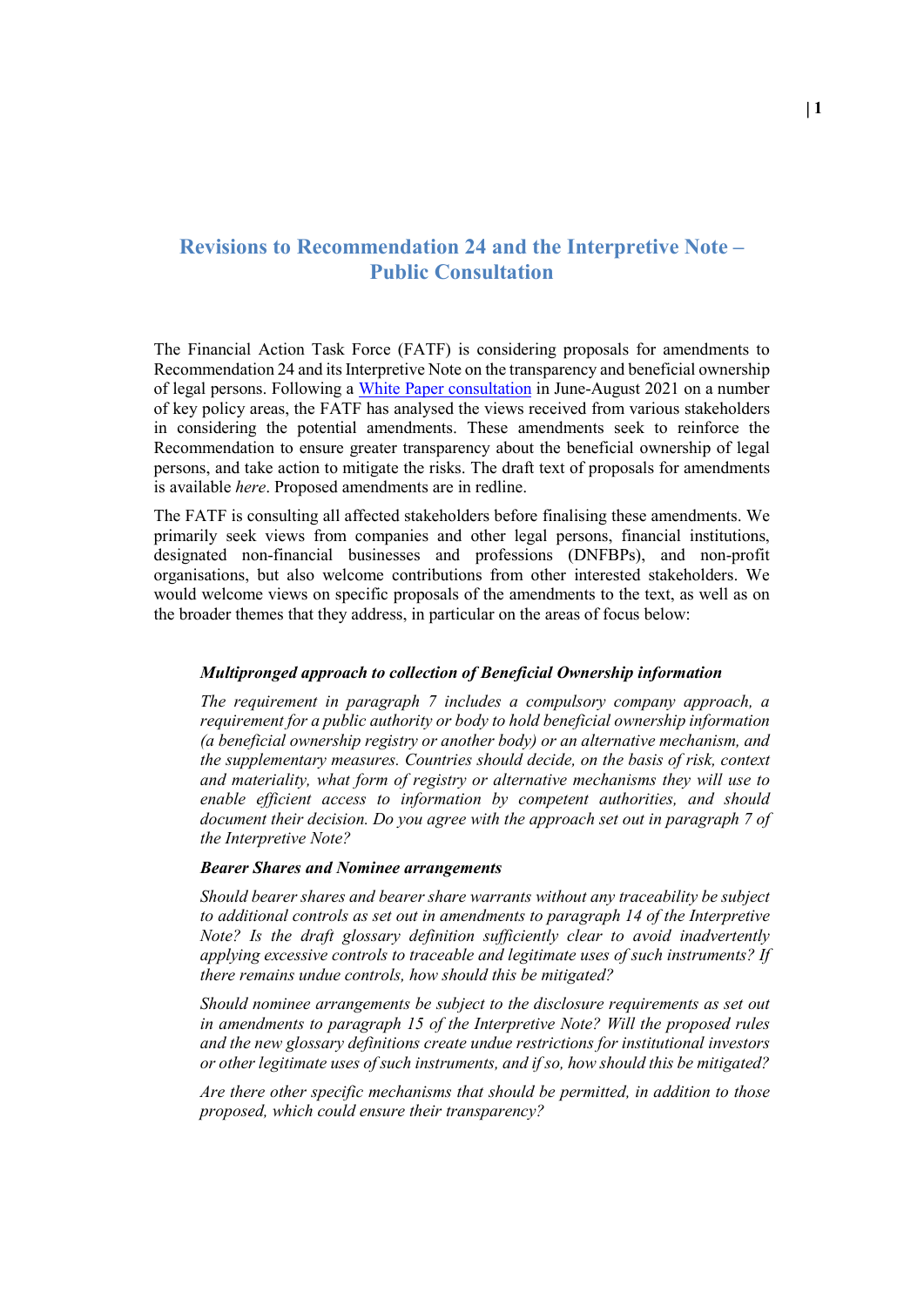#### *Risk-Based Approach*

*Should countries be required to assess the ML and TF risks associated with foreigncreated legal persons and take appropriate steps to manage and mitigate them? What constitutes a sufficient link with the country?* 

*Should a risk-based approach be applied to verification of beneficial ownership information?*

#### *Access to Information*

*Taking into account needs of competent authorities and other stakeholders, and concerns relating to privacy, security and other potential misuse of BO information, do you agree with the requirements on access to information as set out in paragraphs 12 and 13?* 

Please provide your response, including any drafting proposals to FATF.Publicconsultation@fatf-gafi.org with the subject-line "Comments of [author] on the draft Amendments to Recommendation 24", by 3 December 2021 (18h00 CET).

While submitting your response, please indicate the name of your organisation, the nature of your business, and your contact details. You may insert any specific drafting proposals directly in the attached text of the draft amendment text in tracked changes. We will use your contact information only for the purpose of this public consultation and for further engagement with you on this issue. The FATF will not share this information with third parties without your consent.

At this stage, the FATF has not approved the draft amendments to R.24. The FATF will consider the views received and revise the text of the R.24 for discussions at its February 2022 meetings.

We thank you for your kind contribution.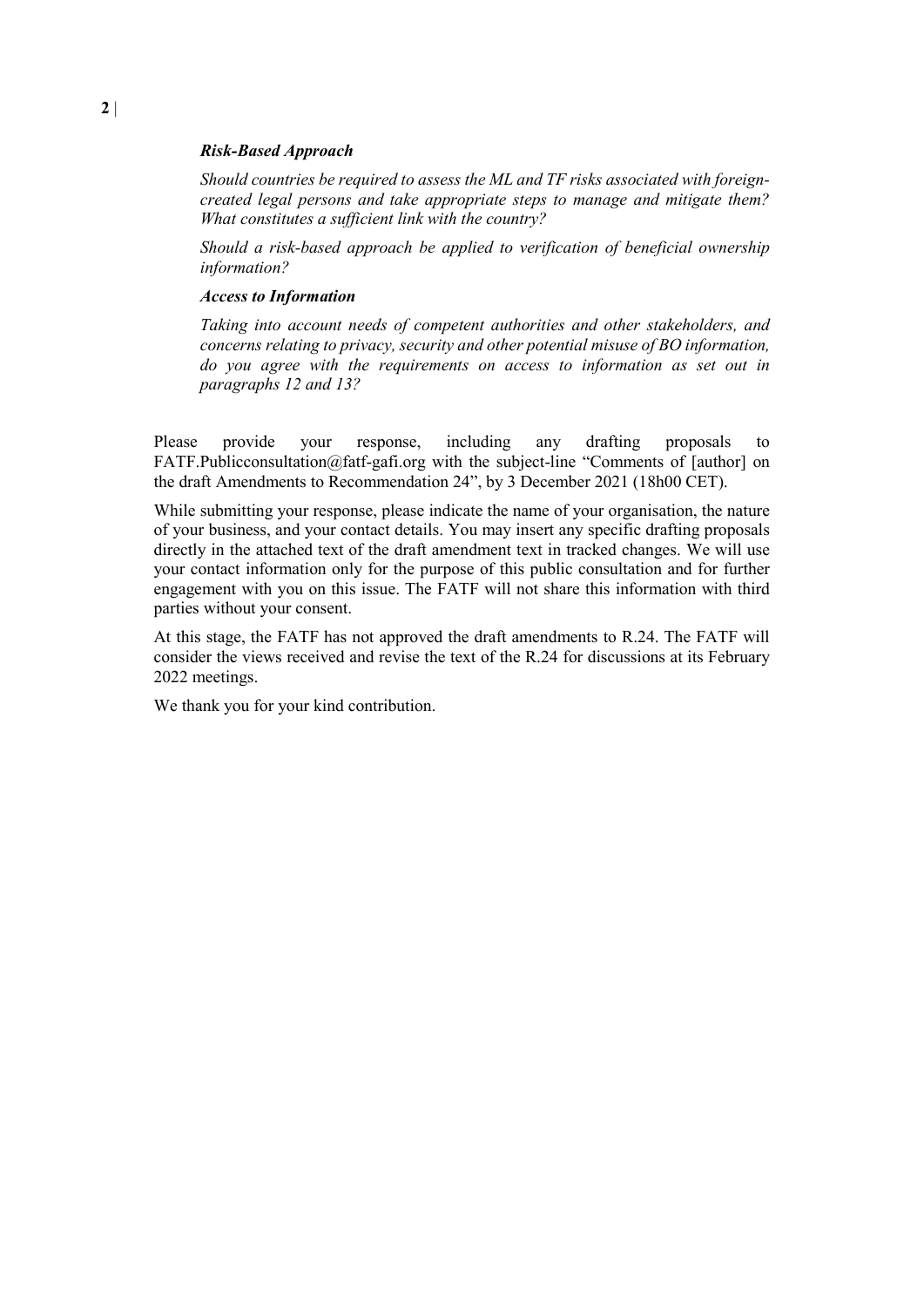# **Draft Amendment Text to R.24 and INR.24**

*Note on formatting:* The current text of the Recommendation and Interpretive Note are shown in normal black text. All proposed amendments are coloured in red, with additions underlined and deletions struck-out.

### **Recommendation 24. Transparency and beneficial ownership of legal persons**

Countries should assess the risks of take measures to prevent the misuse of legal persons for money laundering or terrorist financing, and take measures to prevent their misuse. Countries should ensure that there is adequate, accurate and  $t$ imely up to date information on the beneficial ownership and control of legal persons that can be obtained or accessed rapidly and efficiently in a timely fashion by competent authorities, through either a register of beneficial ownership or an alternative mechanism. In particular, eCountries that have legal persons that are able to should not permit legal persons to issue new bearer shares or bearer share warrants, and take measures to prevent the misuse of existing bearer shares and bearer share warrants. Countries<del>, or which allow nominee shareholders or nominee</del> directors, should take effective measures to ensure that nominee shareholders and directorsthey are not misused for money laundering or terrorist financing. Countries should **consider measures to** facilitate access to beneficial ownership and control information by financial institutions and DNFBPs undertaking the requirements set out in Recommendations 10 and 22.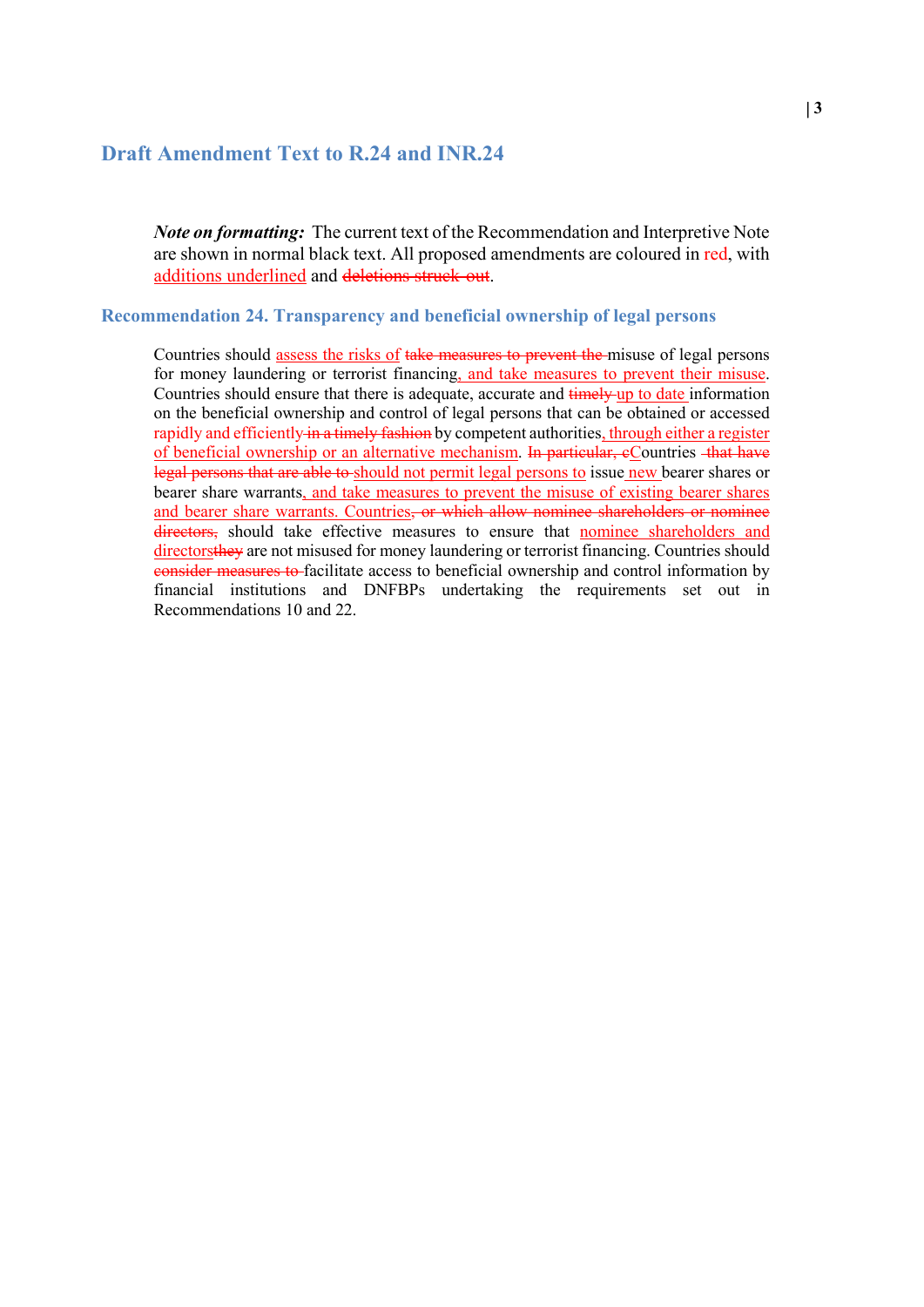# **Interpretive Note to Recommendation 24 (Transparency and Beneficial Ownership of Legal Persons)**

1. Competent authorities should be able to obtain, or have access in a timely fashion to, adequate, accurate and current information on the beneficial ownership and control of companies and other legal persons (beneficial ownership information<sup>[1](#page-3-0)</sup>) that are created<sup>[2](#page-3-1)</sup> in the country, as well as those that present ML/TF risks and have sufficient links<sup>[3](#page-3-2)</sup> with their country (if they are not created in the country). Countries may choose the mechanisms they rely on to achieve this objective, although they should also comply with the minimum requirements set out below. It is also very likely that eCountries will need to should utilise a combination of mechanisms to achieve the objective.

2. As part of the process described in paragraph 1 of ensuring that there is adequate transparency regarding legal persons, countries should have mechanisms that:

- a) identify and describe the different types, forms and basic features of legal persons in the country.
- b) identify and describe the processes for: (i) the creation of those legal persons; and (ii) the obtaining and recording of basic and beneficial ownership information;
- c) make the above information publicly available; and
- d) assess the money laundering and terrorist financing risks associated with different types of legal persons created in the country, and take appropriate steps to manage and mitigate the risks that they identify.
- e) assess the money laundering and terrorist financing risks associated with different types of foreign-created legal persons to which their country is exposed, and take appropriate steps to manage and mitigate the risks that they identify<sup>[4](#page-3-3)</sup>.

#### *A. BASIC INFORMATION*

3. In order to determine who the beneficial owners of a company<sup>[5](#page-3-4)</sup> are, competent authorities will require certain basic information about the company, which, at a minimum, would include information about the legal ownership and control structure of the company.

<span id="page-3-0"></span><sup>1</sup> *Beneficial ownership information* for legal persons is the information referred to in the interpretive note to Recommendation 10, paragraph 5(b)(i). Controlling shareholders as referred to in, paragraph  $5(b)(i)$  of the interpretive note to Recommendation 10 may be based on a threshold, e.g. any persons owning more than a certain percentage of the company (determined based on the jurisdiction's assessment of risk, with a maximum of 25%).

<span id="page-3-1"></span><sup>&</sup>lt;sup>2</sup> References to creating a legal person, include incorporation of companies or any other mechanism that is used.

<span id="page-3-2"></span><sup>3</sup> Countries may determine what is considered a *sufficient link* on the basis of risk. Examples of sufficiency tests may include, but are not limited to, when a company, on a non-occasional basis, owns a bank account, employs staff, owns real estate, invests in the stock market, owns a commercial/business insurance, or is a tax resident in the country.

<span id="page-3-3"></span><sup>4</sup> This could be done through national and/or supranational measures. These could include requiring beneficial ownership information on some types of foreign-created legal persons to be held as set out under paragraph 7.

<span id="page-3-4"></span> $<sup>5</sup>$  Recommendation 24 applies to all forms of legal persons. The requirements are described primarily</sup> with reference to companies, but similar requirements should be applied to other types of legal person, taking into account their different forms and structures - as set out in Section E.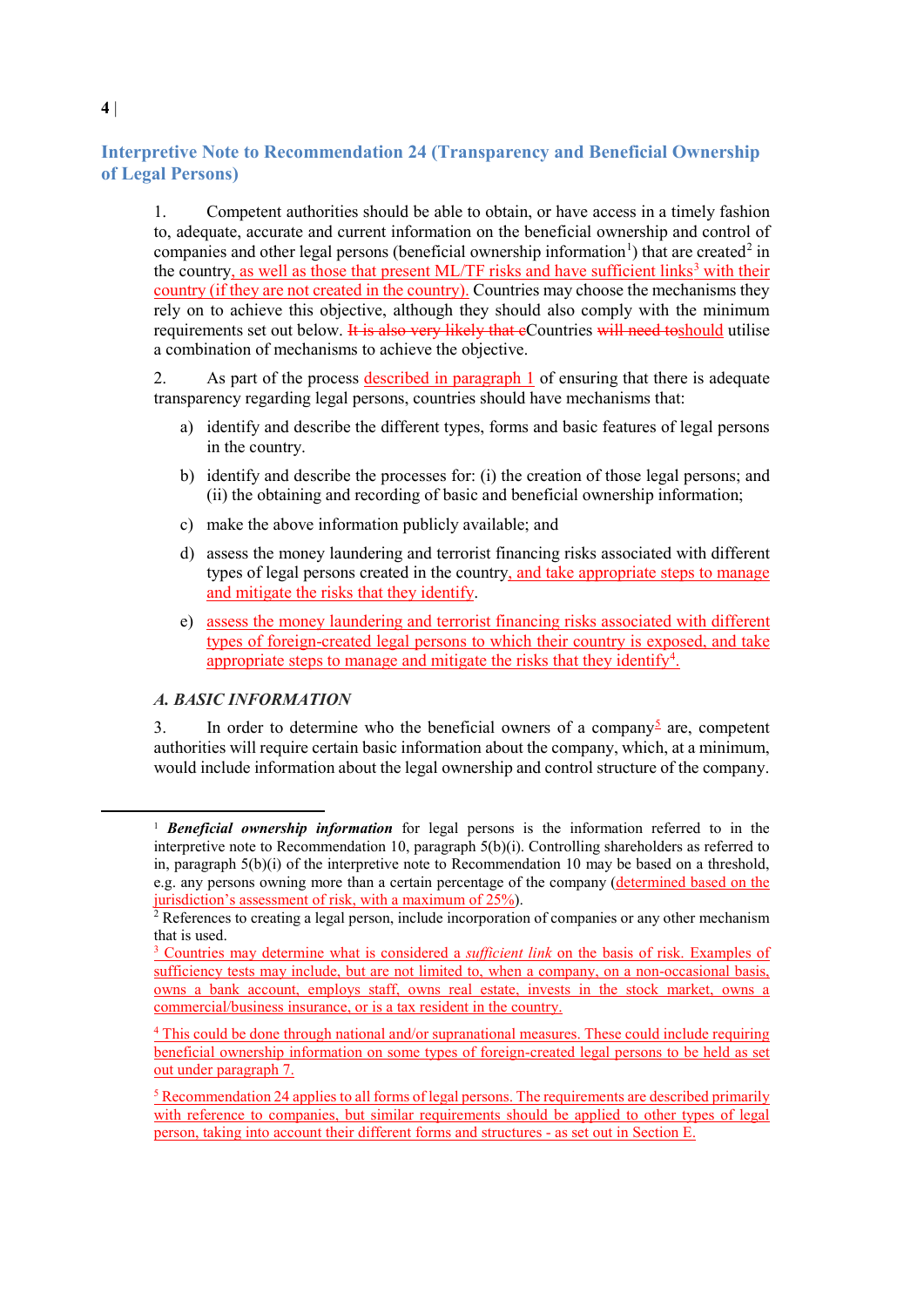This would include information about the status and powers of the company, its shareholders and its directors.

4. All companies created in a country should be registered in a company registry<sup>[6](#page-4-0)</sup>. Whichever combination of mechanisms is used to obtain and record beneficial ownership information (see section B), there is a set of basic information on a company that needs to be obtained and recorded by the company<sup>[7](#page-4-1)</sup> as a necessary prerequisite. The minimum basic information to be obtained and recorded by a company should be:

- a) company name, proof of incorporation, legal form and status, the address of the registered office, basic regulating powers (e.g. memorandum & articles of association), a list of directors, and unique identifier such as a tax identification number or equivalent (where this exists); and
- b) a register of its shareholders or members, containing the names of the shareholders and members and number of shares held by each shareholder<sup>[8](#page-4-2)</sup> and categories of shares (including the nature of the associated voting rights).

5. The company registry<sup>[9](#page-4-3)</sup> should record all the basic information set out in paragraph 4(a) above.

6. The company should maintain the basic information set out in paragraph 4(b) within the country, either at its registered office or at another location notified to the company registry. However, if the company or company registry holds beneficial ownership information within the country, then the register of shareholders need not be in the country, provided that the company can provide this information promptly on request.

<span id="page-4-0"></span><sup>&</sup>lt;sup>6</sup> "Company registry" refers to a register in the country of companies incorporated or licensed in that country and normally maintained by or for the incorporating authority. It does not refer to information held by or for the company itself.

<span id="page-4-1"></span> $^7$  The information can be recorded by the company itself or by a third person under the company's responsibility.

<sup>&</sup>lt;sup>8</sup> This is applicable to the nominal owner of all registered shares.

<span id="page-4-3"></span><span id="page-4-2"></span><sup>&</sup>lt;sup>9</sup> Or another public body in the case of a tax identification number.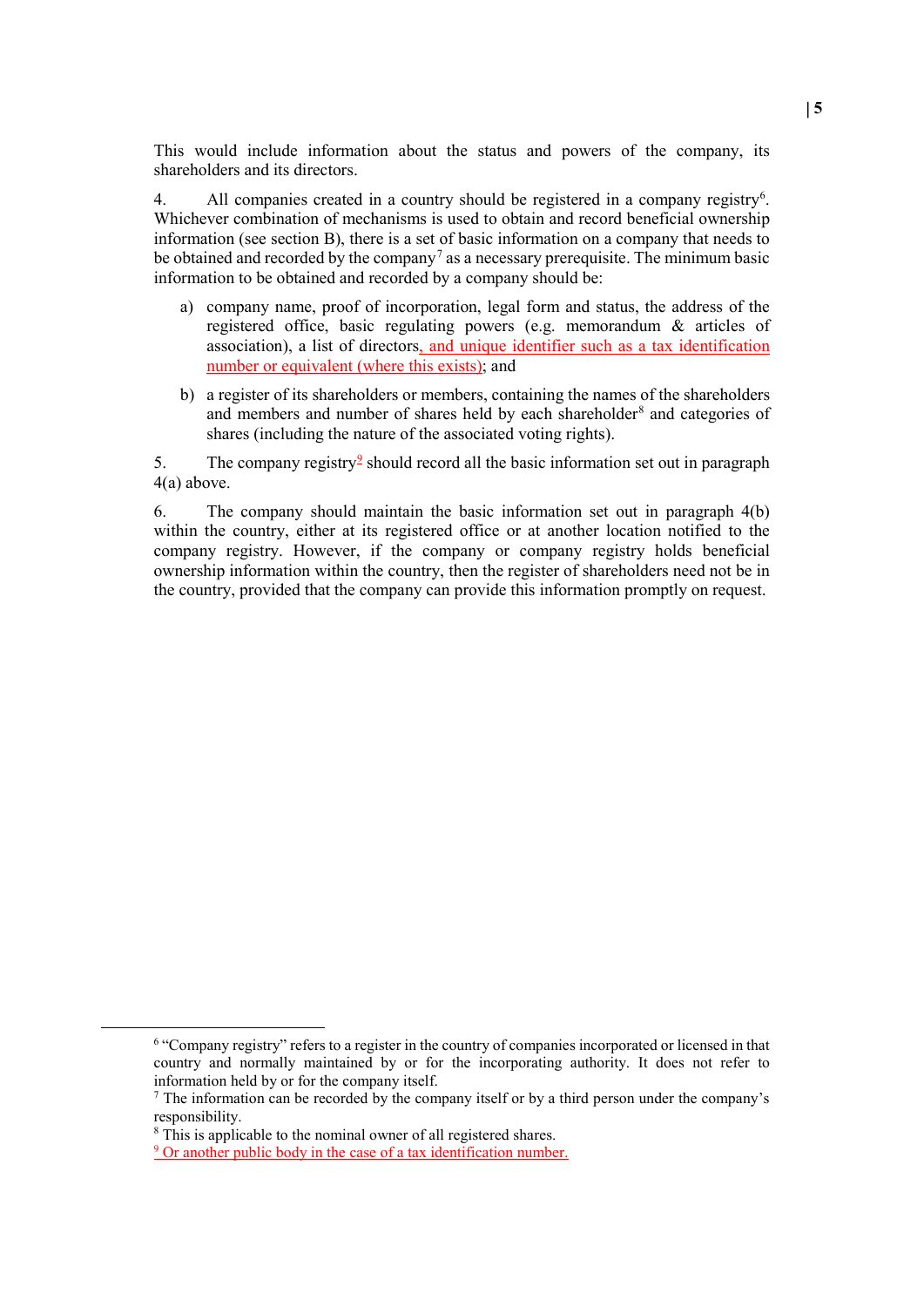#### *B. BENEFICIAL OWNERSHIP INFORMATION*

7. Countries should follow a multi-pronged approach in order to ensure that the beneficial ownership of a company can be determined in a timely manner by a competent authority. Countries should decide, on the basis of risk, context and materiality, what form of registry or alternative mechanisms they will use to enable efficient access to information by competent authorities, and should document their decision. This should include the following:

- a) Countries should require companies to obtain and hold adequate, accurate and upto-date information on the company's own beneficial ownership; to cooperate with competent authorities to the fullest extent possible in determining the beneficial owner, including making the information available to competent authorities in a timely manner; and to cooperate with financial institutions/DNFBPs to provide adequate, accurate and up-to-date information on the company's beneficial ownership information.
- b) (i) Countries should require adequate, accurate and up-to-date information on the beneficial ownership of legal persons to be held by a public authority or body (for example a tax authority, FIU, companies registry, or beneficial ownership registry). Information need not be held by a single body only<sup>[10](#page-5-0)</sup>.
- b) (ii) Countries may decide to use an alternative mechanism instead of  $(b)(i)$  if it also provides authorities with efficient access to adequate, accurate and up-to-date BO information. For these purposes reliance on basic information or existing information alone is insufficient, but there must be some specific mechanism that provides efficient access to the information.
- c) Countries should use any additional supplementary measures that are necessary to ensure the beneficial ownership of a company can be determined; including for example information held by regulators or stock exchanges; or obtained by financial institutions and/or DNFBPs in accordance with Recommendations  $10$  and  $22<sup>11</sup>$  $22<sup>11</sup>$  $22<sup>11</sup>$ .

10. All the persons, authorities and entities mentioned above, and the company itself (or its administrators, liquidators or other persons involved in the dissolution of the company), should maintain the information and records referred to for at least five years after the date on which the company is dissolved or otherwise ceases to exist, or five years after the date on which the company ceases to be a customer of the professional intermediary or the financial institution.

<span id="page-5-0"></span><sup>&</sup>lt;sup>10</sup> A body could record beneficial ownership information alongside other information (e.g. basic ownership and incorporation information, tax information), or the source of information could take the form of multiple registries (e.g. for provinces or districts, for sectors, or for specific types of legal person such as NPOs), or of a private body entrusted with this task by the public authority.

<span id="page-5-1"></span> $11$  Countries should be able to determine in a timely manner whether a company has or controls an account with a financial institution within the country.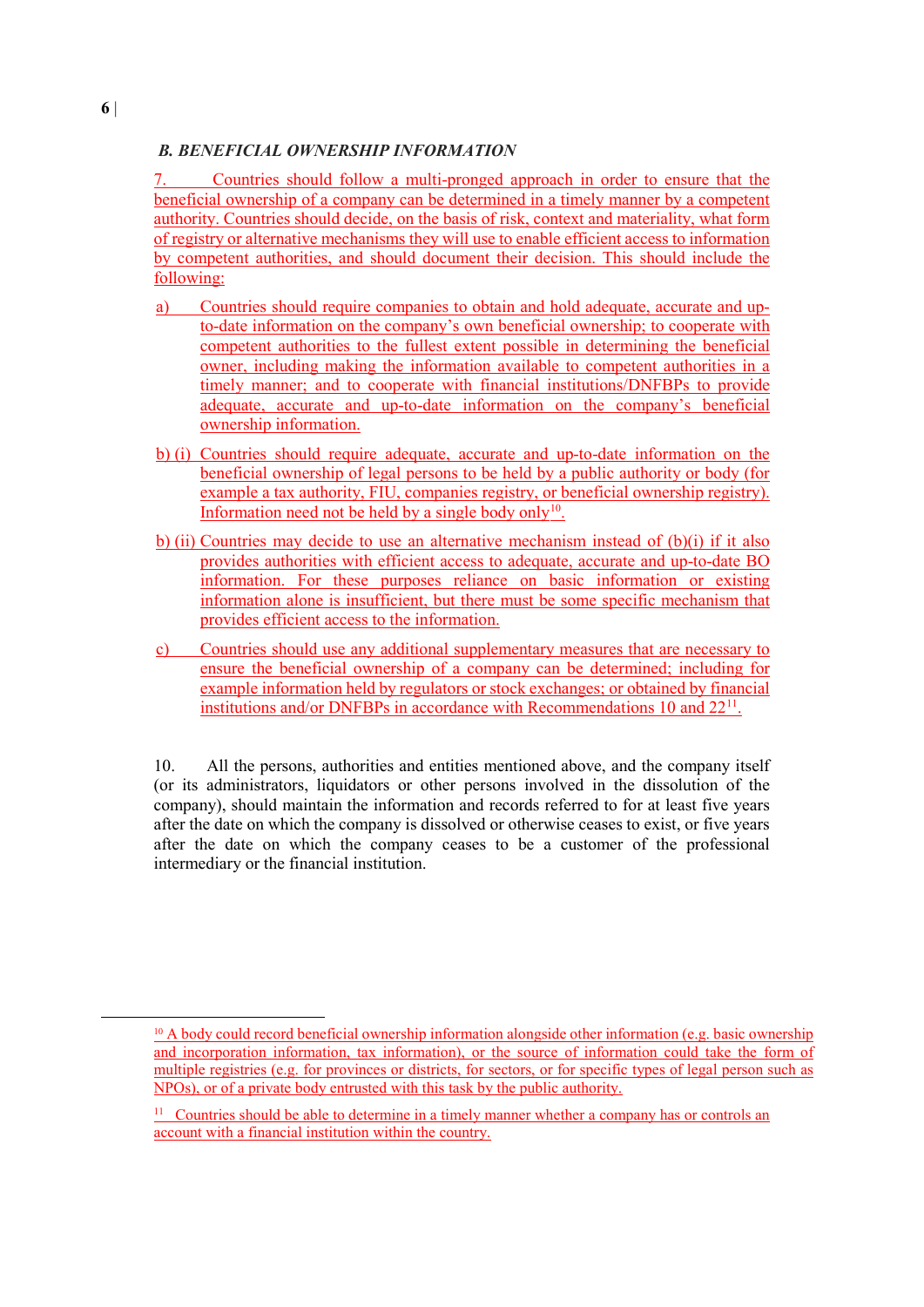## *C. TIMELY ACCESS TO ADEQUATE, ACCURATE, AND UP-TO-DATE INFORMATION*

11. Countries should have mechanisms that ensure that basic information and beneficial ownership information, including information provided to the company registry and any available information referred to in paragraphs 7, is adequate, accurate and up-todate. Countries should require that is accurate and is kept as current and up-to-date as possible, and the information should be updated within a reasonable period following any change.

*Adequate* information is information that is sufficient to identify<sup>[12](#page-6-0)</sup> the natural person(s) who are the beneficial owner(s), and the means and mechanisms through which they exercise beneficial ownership or control.

*Accurate* information is information which has been verified to confirm its accuracy by verifying the identity and status of the beneficial owner using reliable, independent source documents, data or information. The extent of verification measures may vary according to the specific level of risk.

Countries should consider complementary measures as necessary to support the accuracy of beneficial ownership information, e.g. discrepancy reporting

*Up-to-date* information is information which is as current and up-to-date as possible, and is updated within a reasonable period (e.g. within one month) following any change.

12. Competent authorities, and in particular law enforcement authorities, should have all the powers necessary to be able to obtain timely access to the basic and beneficial ownership information held by the relevant parties, including rapid and efficient access to information held or obtained by a public authority or body or other competent authority on basic and beneficial ownership information, and/or on the financial institutions or DNFBPs which hold this information. In addition, countries should ensure public authorities have timely access to basic and beneficial ownership information on legal persons in the course of public procurement.

13. Countries should require their company registry to provide and/or facilitate timely access by financial institutions, DNFBPs and other countries' competent authorities to the public information they hold, and, at a minimum, to the basic information referred to in paragraph 4 (a) above. Countries should also consider facilitating timely access by financial institutions and DNFBPs to information referred to in paragraph 4(b) above and to beneficial ownership information held pursuant to paragraph 7 above, as well as public access to these information.

#### *D. OBSTACLES TO TRANSPARENCY*

<span id="page-6-1"></span><span id="page-6-0"></span> $\overline{a}$ 

14. Countries should take measures to prevent and mitigate the risk of the misuse of bearer shares and bearer share warrants, for example by prohibiting the issuance of new bearer shares and bearer share warrants<sup>[13](#page-6-1)</sup>; and, for any existing bearer shares and bearer share warrants, by applying one or more of the following mechanisms within a reasonable

 $12$  Examples of information aimed at identifying the natural person(s) who are the beneficial owner(s) include the full name, nationality(ies), the full date and place of birth, residential address, national identification number and document type, and the tax identification number or equivalent in the country of residence.

<sup>&</sup>lt;sup>13</sup> Or any other similar instruments without traceability.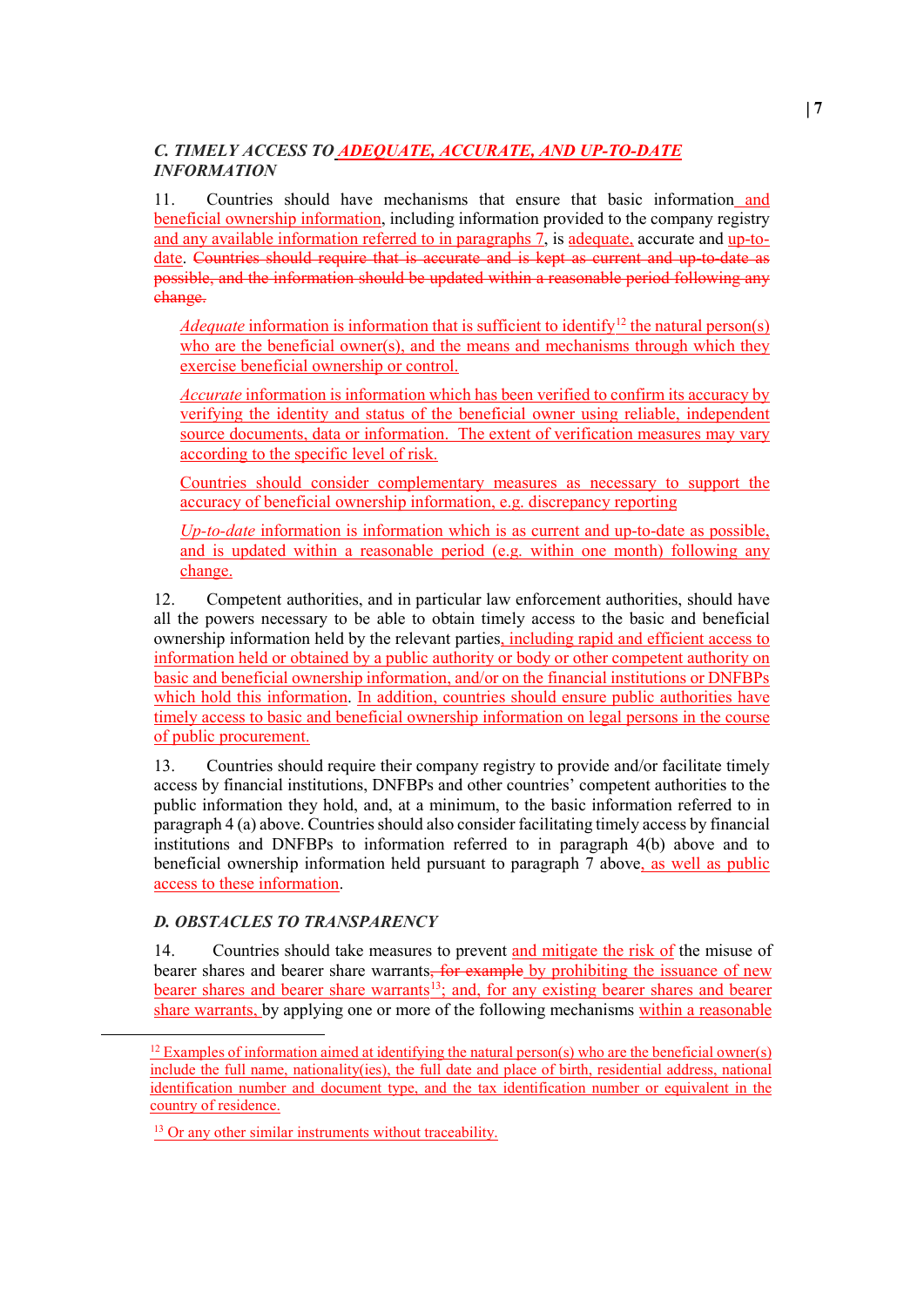timeframe $14$ :

(a) prohibiting them

(a) converting them into a registered form; or

(b) immobilising them by requiring them to be held with a regulated financial institution or professional intermediary, with timely access to the information by the competent authorities; and

(c) During the period before (a) or (b) is completed, requiring holders of bearer instruments to notify the company, and the company to record their identity before any rights associated therewith can be exercised.

15. Countries should take measures to prevent and mitigate the risk of the misuse of nominee shareholding and nominee directors, for example by applying one or more of the following mechanisms $\frac{15}{2}$  $\frac{15}{2}$  $\frac{15}{2}$ :

(a) requiring nominee shareholders and directors to disclose their nominee status and the identity of their nominator to the company and to any relevant registry, financial institution, or DNFBP which holds the company's basic or beneficial ownership information, and for this information to be included in the relevant register as part of basic information; or

(b) requiring nominee shareholders and directors to be licensed<sup>[16](#page-7-2)</sup>, for their nominee status and the identity of their nominator to be recorded in company registries, and for them to maintain information identifying their nominator and the natural person on whose behalf the nominee is ultimately acting<sup>[17](#page-7-3)</sup>, and make this information available to the competent authorities upon request $\frac{18}{18}$  $\frac{18}{18}$  $\frac{18}{18}$ .

## *E. OTHER LEGAL PERSONS*

16. In relation to foundations, Anstalt,  $Waqf^{19}$  $Waqf^{19}$  $Waqf^{19}$ , and limited liability partnerships, countries should take similar measures and impose similar requirements, as those required for companies, taking into account their different forms and structures.

17. As regards other types of legal persons, countries should take into account the different forms and structures of those other legal persons, and the levels of money laundering and terrorist financing risks associated with each type of legal person, with a

<span id="page-7-0"></span><sup>&</sup>lt;sup>14</sup> This requirement does not apply to bearer shares or bearer share warrants of a company listed on a stock exchange and subject to disclosure requirements (either by stock exchange rules or through law or enforceable means) which impose requirements to ensure adequate transparency of beneficial ownership.

<span id="page-7-1"></span><sup>&</sup>lt;sup>15</sup> Countries may instead choose to prohibit the use of nominee shareholders or nominee directors. If so, the prohibition should be enforced.

<span id="page-7-2"></span><sup>&</sup>lt;sup>16</sup> A country need not impose a separate licensing or registration system with respect to natural or legal persons already licensed or registered as financial institutions or DNFBPs (as defined by the FATF Recommendations) within that country, which, under such license or registration, are permitted to perform nominee activities and which are already subject to the full range of applicable obligations under the FATF Recommendations.

<span id="page-7-3"></span><sup>&</sup>lt;sup>17</sup> Identifying the beneficial owner in situations where a nominee holds a controlling interest or otherwise exercises effective control requires establishing the identity of the natural person on whose behalf the nominee is ultimately, directly or indirectly, acting.

<span id="page-7-4"></span><sup>&</sup>lt;sup>18</sup> For intermediaries involved in such nominee activities, reference should be made to R.22 and R.28 in fulfilling the relevant requirements.

<span id="page-7-5"></span><sup>&</sup>lt;sup>19</sup> Except in countries where Waqf are legal arrangements under R.25.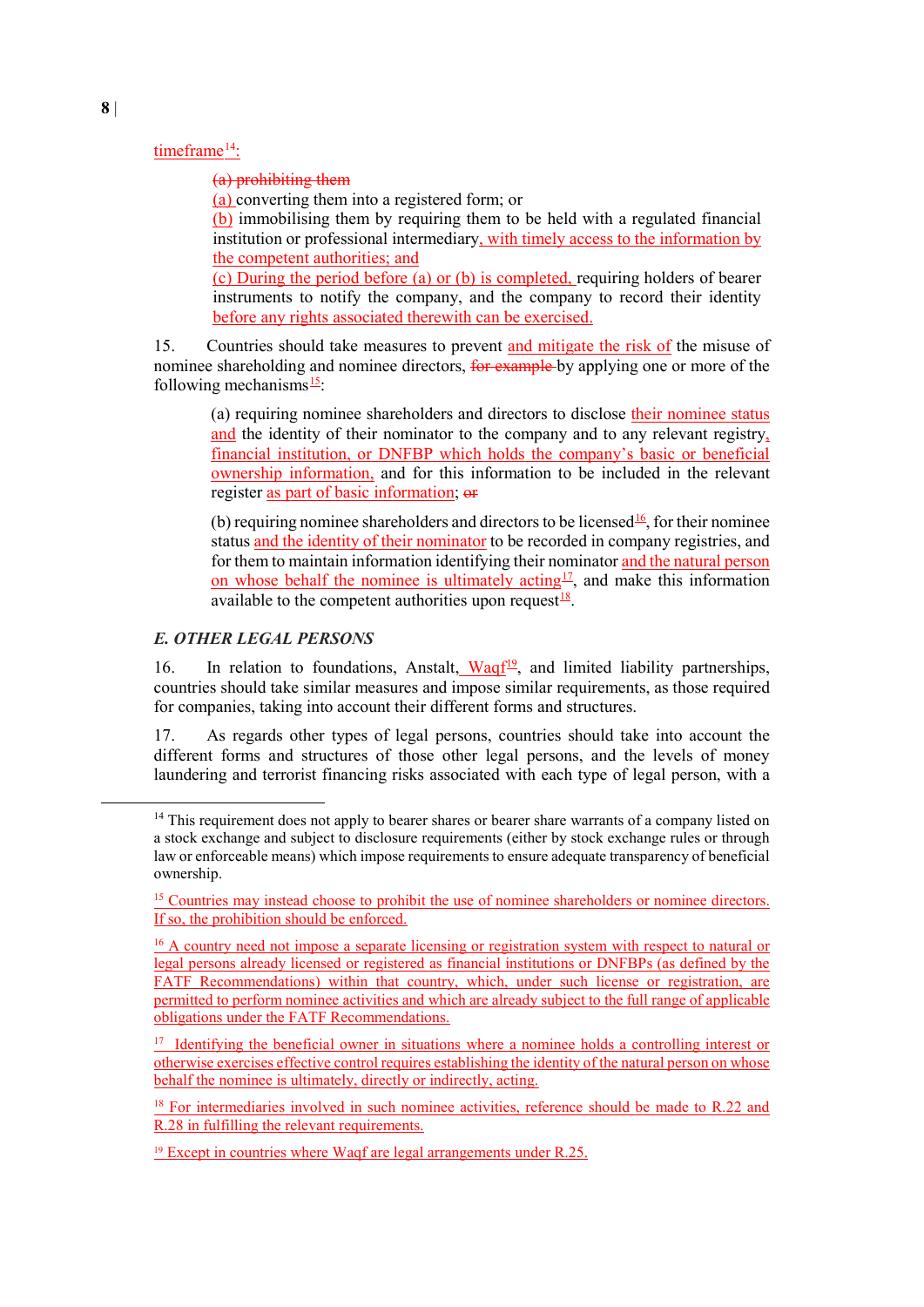view to achieving appropriate levels of transparency. At a minimum, countries should ensure that similar types of basic information should be recorded and kept accurate and current by such legal persons, and that such information is accessible in a timely way by competent authorities. Countries should review the money laundering and terrorist financing risks associated with such other legal persons, and, based on the level of risk, determine the measures that should be taken to ensure that competent authorities have timely access to adequate, accurate and current beneficial ownership information for such legal persons.

#### *E. LIABILITY AND SANCTIONS*

18. There should be a clearly stated responsibility to comply with the requirements in this Interpretive Note, as well as liability and effective, proportionate and dissuasive sanctions, as appropriate for any legal or natural person that fails to properly comply with the requirements.

#### *G. INTERNATIONAL COOPERATION*

19. Countries should rapidly, constructively and effectively provide the widest possible range of international cooperation in relation to basic and beneficial ownership information held by public authority or body, on the basis set out in Recommendations 37 and 40. This should include (a) facilitating access by foreign competent authorities to basic information held by company registries; (b) exchanging information on shareholders; and (c) using their powers, in accordance with their domestic law, to obtain beneficial ownership information on behalf of foreign counterparts. Countries should monitor the quality of assistance they receive from other countries in response to requests for basic and beneficial ownership information or requests for assistance in locating beneficial owners residing abroad. Consistent with Recommendations 37 and 40, countries should not place unduly restrictive conditions on the exchange of information or assistance e.g., refuse a request on the grounds that it involves a fiscal, including tax, matters, bank secrecy, etc. Information held or obtained for the purpose of identifying beneficial ownership should be kept in a readily accessible manner in order to facilitate rapid, constructive and effective international cooperation. Countries should designate and make publicly known the agency(ies) responsible for responding to all international requests for BO information.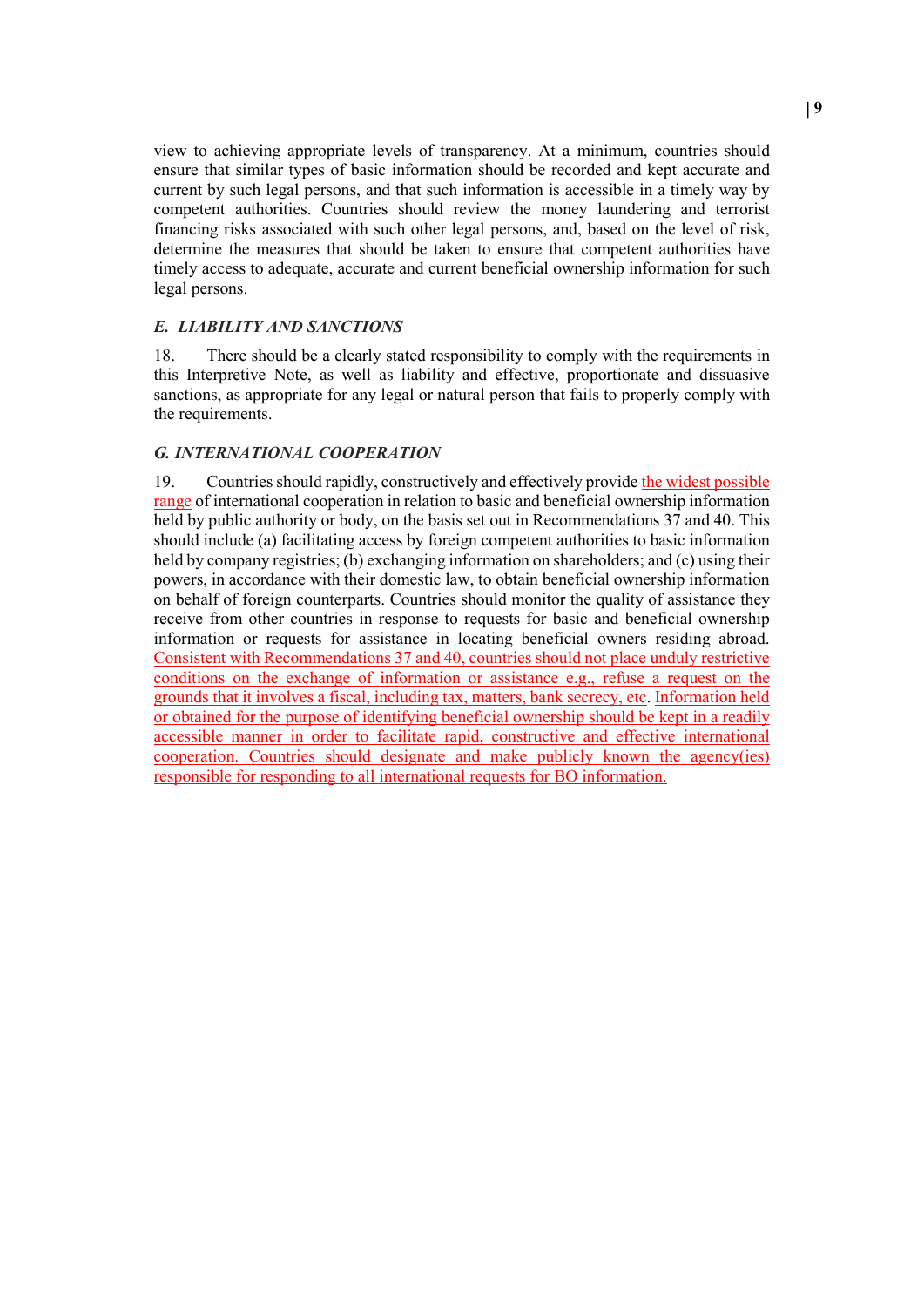# *GLOSSARY*

| Bearer shares and<br>bearer share<br>warrants | Bearer shares refers to negotiable instruments that accord ownership in a legal person to the person<br>who possesses the physical bearer share certificate, and any other similar instruments without<br>traceability. It does not refer to dematerialised and/or registered forms of share certificate whose<br>owner can be identified.<br>Bearer share warrants refers to negotiable instruments that accord entitlement to ownership in a<br>legal person who possesses the physical bearer share warrant certificate, and any other similar<br>warrants or instruments without traceability. It does not refer to dematerialised and/or registered<br>form of warrants or other instruments whose owner can be identified. It also does not refer any other<br>instruments that only confers a right to subscribe for ownership in a legal person at specified<br>conditions, but not ownership or entitlement to ownership, unless and until the instruments are<br>exercised. |
|-----------------------------------------------|---------------------------------------------------------------------------------------------------------------------------------------------------------------------------------------------------------------------------------------------------------------------------------------------------------------------------------------------------------------------------------------------------------------------------------------------------------------------------------------------------------------------------------------------------------------------------------------------------------------------------------------------------------------------------------------------------------------------------------------------------------------------------------------------------------------------------------------------------------------------------------------------------------------------------------------------------------------------------------------|
| <b>Beneficial owner</b>                       | Beneficial owner refers to the natural person(s) who ultimately <sup>1</sup> owns or controls a customer <sup>2</sup> and/or<br>the natural person on whose behalf a transaction is being conducted. It also includes those natural<br>persons who exercise ultimate effective control over a legal person or arrangement. Only a natural                                                                                                                                                                                                                                                                                                                                                                                                                                                                                                                                                                                                                                             |
|                                               | person can be an ultimate beneficial owner, and more than one natural person can be the ultimate<br>beneficial owner of a given legal entity or arrangement <sup>3</sup> .                                                                                                                                                                                                                                                                                                                                                                                                                                                                                                                                                                                                                                                                                                                                                                                                            |
|                                               | <sup>1</sup> - Reference to "ultimately owns or controls" and "ultimate effective control" refer to situations in<br>which ownership/control is exercised through a chain of ownership or by means of control other than<br>direct control.                                                                                                                                                                                                                                                                                                                                                                                                                                                                                                                                                                                                                                                                                                                                           |
|                                               | <sup>2</sup> - This definition should also apply to beneficial owner of a beneficiary under a life or other<br>investment linked insurance policy.                                                                                                                                                                                                                                                                                                                                                                                                                                                                                                                                                                                                                                                                                                                                                                                                                                    |
|                                               | 3 - The ultimate beneficial owner is always one or more natural persons. As set out in R.10, in the<br>context of CDD it may not be possible to verify the identity of such persons through reasonable<br>measures, and, to the extent that there is doubt about whether a person with a controlling ownership                                                                                                                                                                                                                                                                                                                                                                                                                                                                                                                                                                                                                                                                        |
|                                               | interest in a legal person is the ultimate beneficial owner, or where no natural person exerts control                                                                                                                                                                                                                                                                                                                                                                                                                                                                                                                                                                                                                                                                                                                                                                                                                                                                                |
|                                               | through ownership interests, the identity should be determined of the natural persons (if any)                                                                                                                                                                                                                                                                                                                                                                                                                                                                                                                                                                                                                                                                                                                                                                                                                                                                                        |
|                                               | exercising control of the legal person or arrangement through other means or, where no natural<br>person is identified in that role, of the natural person who holds the position of senior managing                                                                                                                                                                                                                                                                                                                                                                                                                                                                                                                                                                                                                                                                                                                                                                                  |
|                                               | official. This provision of R.10 does not amend or supersede the definition of who is the beneficial                                                                                                                                                                                                                                                                                                                                                                                                                                                                                                                                                                                                                                                                                                                                                                                                                                                                                  |
|                                               | owner, but only sets out how CDD should be conducted in situations where the beneficial owner                                                                                                                                                                                                                                                                                                                                                                                                                                                                                                                                                                                                                                                                                                                                                                                                                                                                                         |
| <b>Beneficiaries</b>                          | cannot be identified.<br>Please refer to the IN to Recommendation 8.                                                                                                                                                                                                                                                                                                                                                                                                                                                                                                                                                                                                                                                                                                                                                                                                                                                                                                                  |
|                                               |                                                                                                                                                                                                                                                                                                                                                                                                                                                                                                                                                                                                                                                                                                                                                                                                                                                                                                                                                                                       |
| <b>Beneficiary</b>                            | The meaning of the term beneficiary in the FATF Recommendations depends on the context:<br>In trust law, a beneficiary is the person or persons who are entitled to the benefit of any trust<br>arrangement. A beneficiary can be a natural or legal person or arrangement. All trusts (other than<br>charitable or                                                                                                                                                                                                                                                                                                                                                                                                                                                                                                                                                                                                                                                                   |
| <b>Nominator</b>                              | Nominator is an individual (or group of individuals) or legal person that issues instructions to a                                                                                                                                                                                                                                                                                                                                                                                                                                                                                                                                                                                                                                                                                                                                                                                                                                                                                    |
|                                               | nominee to act on their behalf in a certain capacity, also sometimes referred to as a "shadow                                                                                                                                                                                                                                                                                                                                                                                                                                                                                                                                                                                                                                                                                                                                                                                                                                                                                         |
|                                               | director" or "silent partner". In some cases, it may not be possible to identify the ultimate beneficial<br>owner of such nominator, as ownership interests can be so diversified that there are no natural                                                                                                                                                                                                                                                                                                                                                                                                                                                                                                                                                                                                                                                                                                                                                                           |
|                                               | persons (whether acting alone or together) exercising control of the legal person through ownership.                                                                                                                                                                                                                                                                                                                                                                                                                                                                                                                                                                                                                                                                                                                                                                                                                                                                                  |
|                                               |                                                                                                                                                                                                                                                                                                                                                                                                                                                                                                                                                                                                                                                                                                                                                                                                                                                                                                                                                                                       |